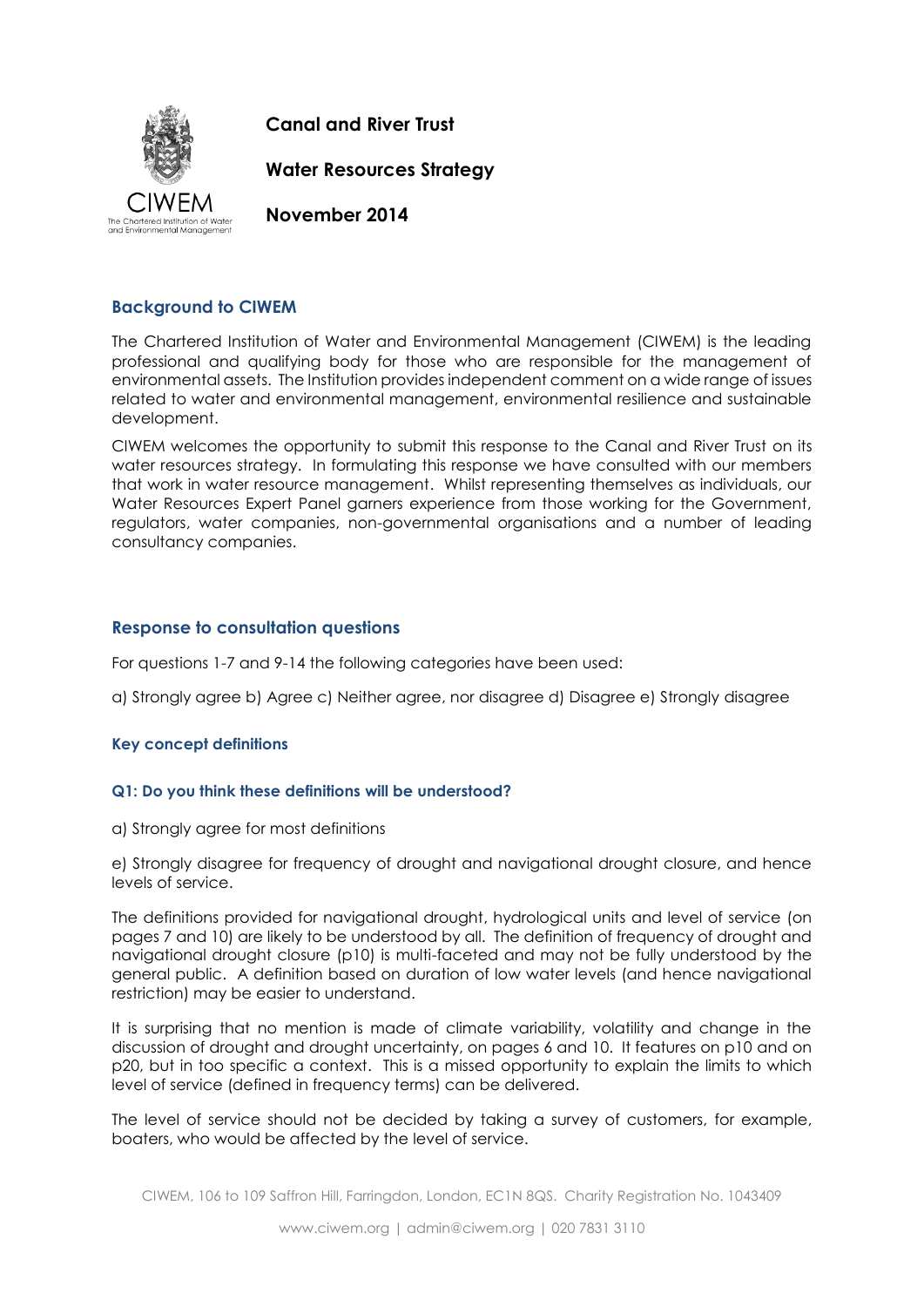### **Aspirational level of service**

# **Q2: Do you agree that the Trust should maintain the same aspirational minimum level of service of a 1 in 20 year drought and that this should apply across the network?**

d) Disagree and e) Strongly disagree

It might be better to state a minimum acceptable standard and an aspirational standard to define a likely range.

There is no compelling driver to have a uniform level of service for every canal. Different canals have different numbers of users and hydrology. Some have commercial use, most do not; some are strategic links, some are not and there are alternative routes. Some canals would require much more investment to bring them to the 1 in 20 year level of service. CIWEM considers that to achieve optimum levels of service, they should be defined locally by reference to hydrology, cost proportionality and affordability.

Regarding water sales (or transfers, for the same reason), CIWEM considers there being little attractiveness to buyers of being able to buy water when there is plenty of it, but not when there is a shortage of it.

Regarding the example in paragraph 2 on p12, those who expect to enjoy a high level of service should expect to have to pay proportionately more for it, subject to other factors.

The key point of the data shown in Table 1 and Figure 3 is the rise in deficit in each individual unit, not the differences in deficit between the units. We consider a time series plot would be more suitable than a bar chart to show this data in Figure 3.

The point that providing higher levels of service costs more is rather laboured on p13 and 14. It may be better to focus on defining the level of service that could be provided for a defined cost in each hydrological unit, with costs of service maps being used to show geographic variation around the network.

Stakeholder surveys on levels of service need to provide costs against different level of service, for the various hydrological units. We question if such data were provided and if the surveys provide reliable evidence and opinion.

#### **Restorations and new canals**

**Q3: Do you agree that the Trust should expect a water resources study to be undertaken for any proposed restoration or new canal, to assess the supply and demand of water and that there should be no net impact on levels of service of the existing canal network due to a restoration or new canal?**

## b) Agree, but

CIWEM agrees that the minimum acceptable level of service of individual hydrological units could still be delivered, within all units that would be affected by connecting a restored unit into the system; but not that the aspirational level of service of each unit must remain deliverable. It may be a case of balancing the merits of extra area/length versus extra level of service.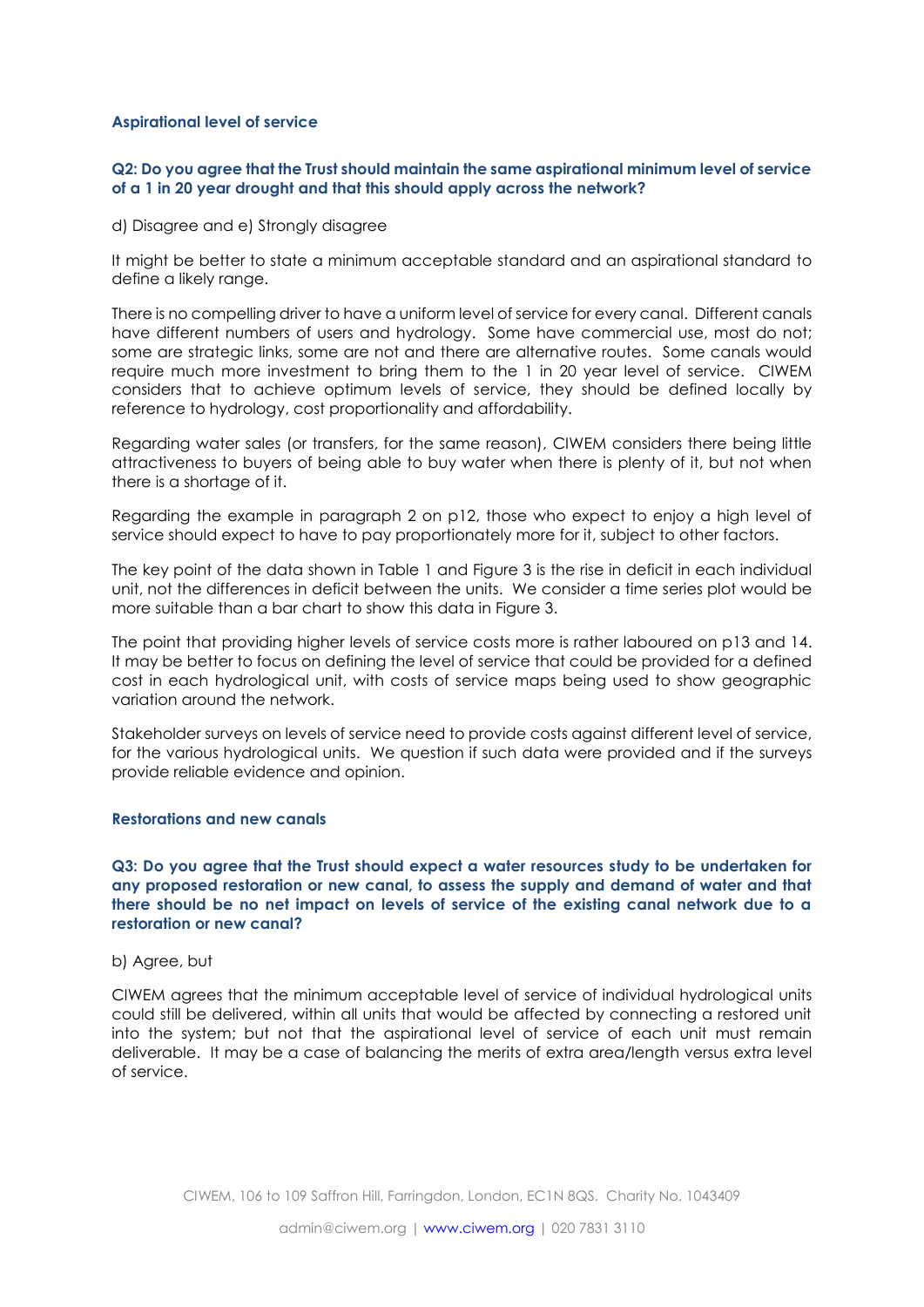#### **Our five year modelling plan**

### **Q4: Do you agree with the current five year modelling plan?**

#### d) Disagree

CIWEM agrees that the performance of each hydro unit should be determined using a suitable water resources modelling system, for a wide range of plausible water resources/demand futures/scenarios.

However we are disappointed that it will be another five years before a full modelling of the canal network. Presumably the data is available so could this not be prioritised in the next two years?

Appendix 2 shows that 16 of the units to be modelled with the Aquator system will be modelled within the first five year cycle of the Water Resources Strategy, but the other 19 will not be modelled in that period. Given the importance of the work to the Trust, we consider there to be a need for prioritisation and advancement of the modelling programme.

#### **Uncertainties**

## **Q5: Do you agree that we should continue with our current approach to minimise risks associated with uncertainty by concentrating on improving understanding and quality of water supply and demand profiles?**

The question is too narrow, and capable of being answered as either (a) or (e) strongly agree or strongly disagree. All sources of uncertainty need to be evaluated.

The headroom approach evaluates the magnitude and impacts of uncertainty in estimates (on supply and demand, from factors including measurement error, model error and climate change uncertainty).

Scenario and sensitivity modelling of possible futures should be used to determine the robustness and resilience of decisions.

It is also important to improve understanding of canal loss and lock loss.

## **Q6: Do you think that we should use, where appropriate, techniques outlined in Environment Agency and Defra guidelines to determine our strategic water resource requirements, including the use headroom to account for uncertainty within our modelling output?**

#### c) Neither agree nor disagree

The problem with using headroom is that it depends on the risk factor chosen and is not in itself a robust output. The Canal and River Trust would need to demonstrate why it has chosen to use this technique and how it has selected the risk factors over the various time horizons, considering that in the longer term the risk can be mitigated by taking other actions.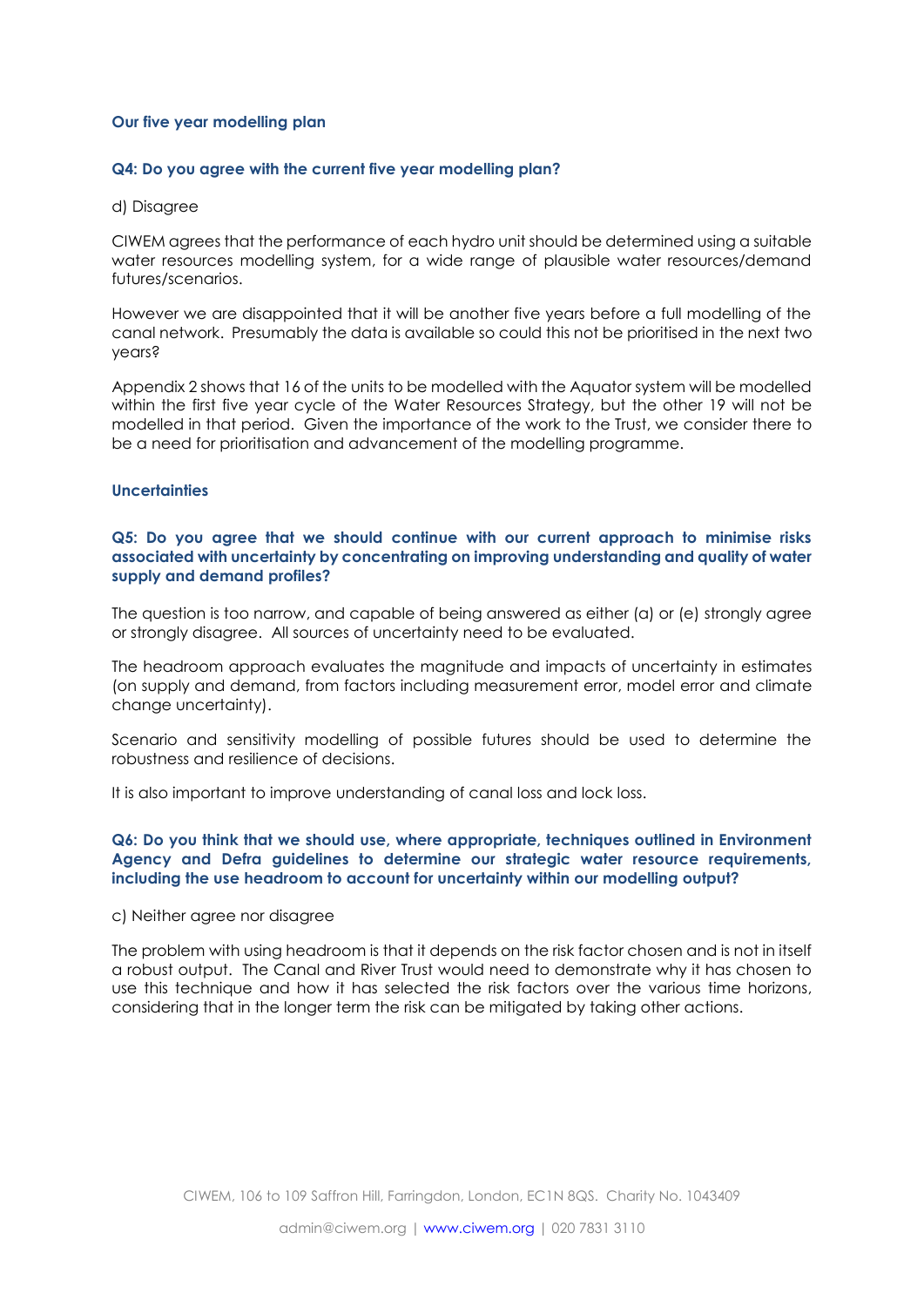#### **Future pressures**

### **Q7: Do you agree with how we intend to progress with the future pressures we have listed and our modelling plan?**

b) Agree c) Neither agree, nor disagree

It is important that the Canal and River Trust uses the latest climate change projections for its climate impacts analyses (UKCP09 not UKCIP02).

We agree with the listed pressures of climate change, increased boating, reduced funding and reduced water availability. We agree with the approach to water transfers and water rights trading. It is pleasing to see that water availability changes arising from new environmental legislation will be assessed on a case by case basis for some canal feeders, at least.

We support the proposed use of scenario modelling in other cases, using severe, moderate and zero reductions in abstraction entitlements. We also support the use of modelling of impacts from future pressures using lower and upper boundary assumptions (p23).

If the government, (i.e. the Environment Agency), propose to reduce an abstraction licence, then surely the government, (i.e. Defra) must adjust the grant accordingly to pay for the change.

The proposed plan for modelling the impacts of future pressures extends over five years. This is clearly resource-dependent, but every effort should be made to shorten the programme.

#### **Q8. Have we missed out any future pressures? If so, please tell us about them.**

The impacts of different possible outcomes from Defra's on-going Abstraction Reform programme need to be included. The possible outcomes for analysis should include the Current System Plus (CSP) and the Water Shares (WS) options consulted upon by Defra in 2014, and a hybrid option based on the use of a water shares framework in catchments that are deemed to be over-abstracted, over-licensed or 'closed' for new abstraction permits at any stage of the year or under a defined condition.

There could also be drivers from the Water Framework Directive for water quality, for example any requirements for canal boats to not discharge to canals.

#### **Whole life costs of schemes**

#### **Q9: Do you agree with our proposal to assess future water resource schemes based on whole life costs (NPV) and water resources benefits (£ per Ml/d), rather than only capital cost?**

e) Strongly disagree

On the methodology outlined in Figure 5

 The hydrological work included in Stage 2 of the proposed process should include modelling of impacts in (a) both historical droughts (including those of the late 1800s, not just those in the last 90 years) and (b) future climate droughts, using data from the UKCP09 projections and from CEH's Future Flows simulations.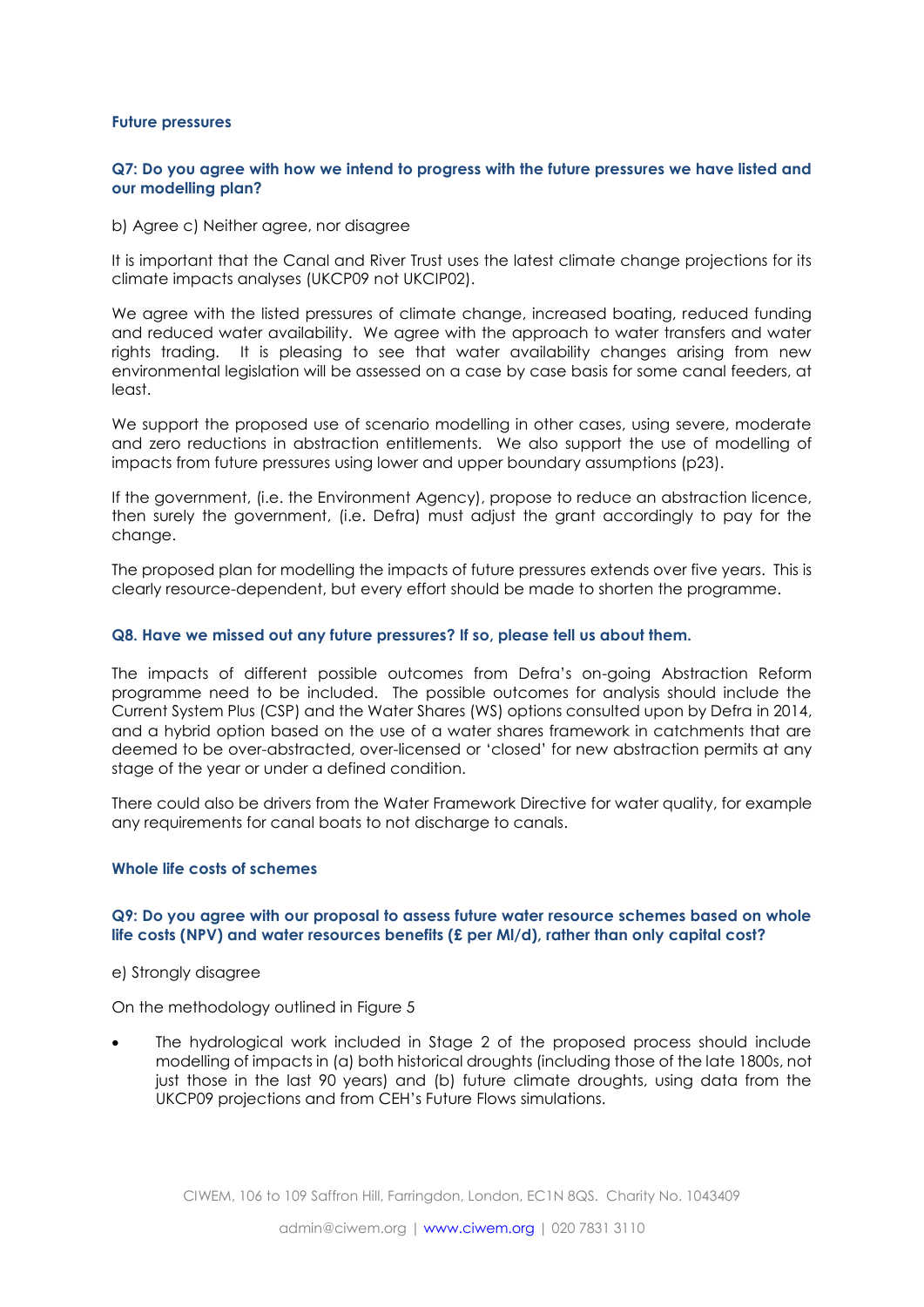- The costs included in Stage 4 should include social and environmental costs, assessed to eliminate externalities as far as possible; and the benefits assessed in Stage 3 should include the corresponding social and environmental ones.
- The risk factor adjustment proposed in Stage 5 may be too crude a method. Uncertainties should be factored into the analyses, not adjusted for in such a way as is proposed.
- The benefits of the use of the canal network do not appear to be included. The Cardiff University work on p32 only includes the impacts. Benefits need to be included to make a comparison, for example some schemes would only benefit a limited number of boaters whilst others would benefit many more.
- Net present values for costs and benefits need to include social and environmental elements.
- Environmental acceptability filters need to be applied to the methodology, consistent with the parallel process adopted in the Water Resource Management Plans. The Canal and River Trust's charitable objectives include caring for the environment.

CIWEM welcomes the discussion on environmental care on p27, but considers that the conclusions reached (on the difficulties of the inclusion of environmental and social considerations, and the proposal to weigh the environmental impacts of proposed options "as schemes are progressed") are wrong.

Environmental and social considerations should be a first consideration. Adoption of the proposed approach could lead to environmentally-poor outcomes, and reputational damage to the Canal and River Trust. Seeking "environmental enhancement" and "opportunities for wider social benefits" on a programme of schemes selected on costs and benefits analyses that place insufficient weight on environmental and social considerations may be sub-optimal at best.

# **Phasing of schemes**

# **Q10: Do you agree that we should continue to phase the delivery of our water resource schemes using investment profile plots?**

# b) Agree

Yes, but taking uncertainties into account (the profiles should be seen as bands, rather than lines), and undertaking sensitivity tests of different possible packages of options.

Adaptive planning approaches should be taken to safeguard the ability to change plans in light of emergent information and experience, including exposure to extreme events.

# **Dredging**

# **Q11: Do you agree with our proposals for dredging for water resources?**

### b) Agree

We support consideration of dredging for navigation, but in our experience dredging for storage is very expensive and of very limited benefit.